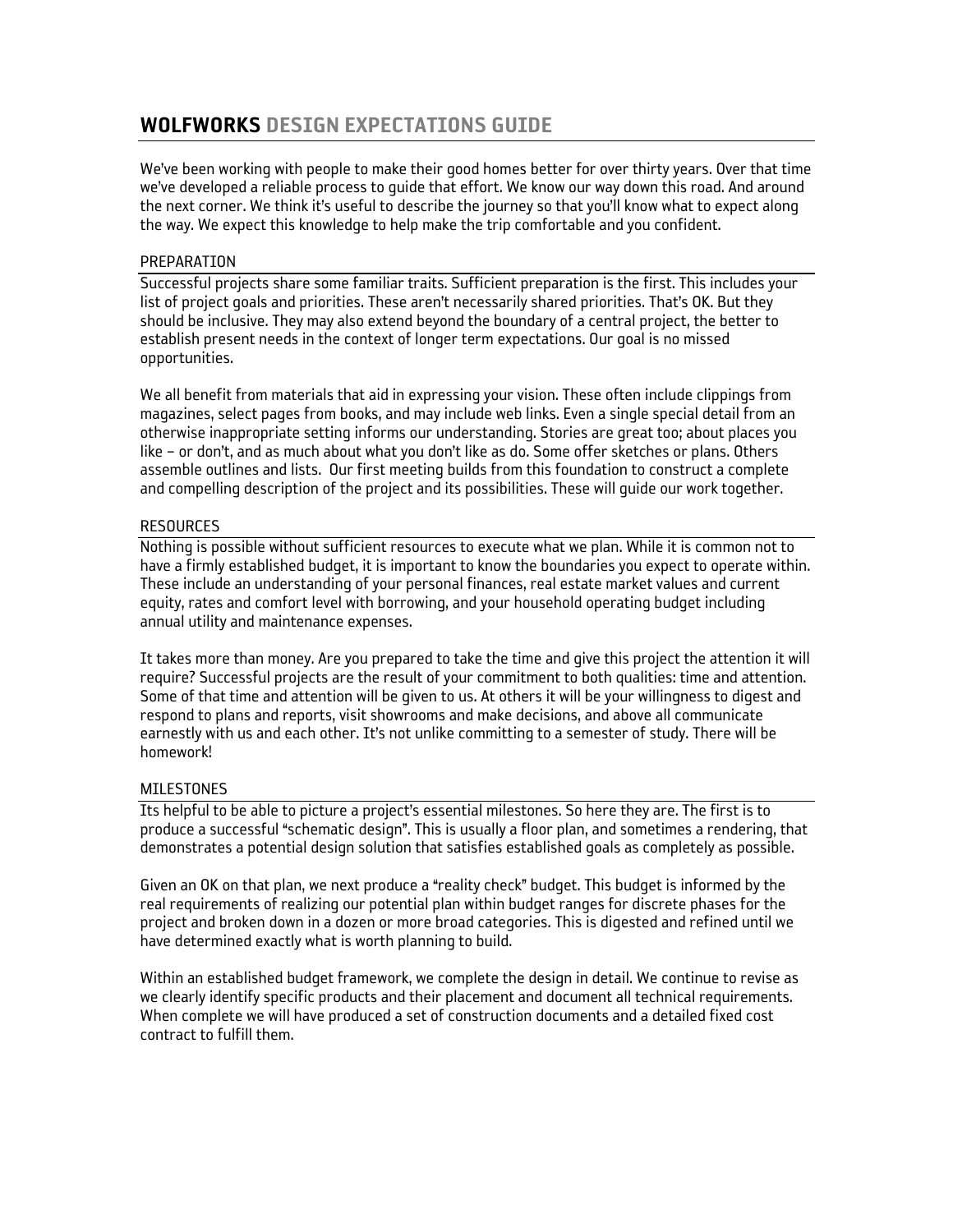### EVALUATION

There are several criteria that we apply and evaluate about our project as it develops. As described, we begin by carefully establishing broad project goals, producing desirable solutions, and determining costs. A sequence of documents are produced to allow us to evaluate each of these conditions. In addition we are conducting our own technical and structural evaluation of project elements, as well as scrutinizing the environmental attributes and implications of our choices. Financial reports are produced to help guide decision making and to frame the cost implications of our design choices. When necessary we consult with regulatory agencies about project features that are their concern. On occasion we require and include the expertise of specialists.

Evaluation produces information. Every piece of information guides us forward. This process repeats until we have produced a compelling project.

#### DECISION MAKING

Perhaps more than anything else, Design is decision making. That's why good, well informed information that allows thoughtful evaluation is one of our most important products. It helps us make decisions. There are many qualities that define a successful design process. Deliberate and timely decision making may be one of the most important.

Its important for the design process to maintain a certain momentum. We each share responsibility for this. Sometimes the ball is in our court, other times in yours. We value deliberation, but not at the expense of momentum. We do our best to provide valuable information. We rely on you to make timely decisions. Be wary of analysis paralysis.

### COST

We consider it essential that you understand, value, and trust the budget and cost information we provide. Our reports are intended to provide you with that insight and understanding. The costs we evaluate are presented at the cost we pay, with our administrative and management service expense identified separately.

Expect us to identify and manage competent and reliable people, products, and services. Understand that experience has shown that these are not always the least expensive. Be assured that we consider ourselves stewards of your resources and seek value accordingly.

Design and Construction are paid for as discrete activities. The budget for the construction of your project is distinct from the cost for its design, so keep that in mind. It is important to us that you understand and value the breadth of design effort and attention applied to you and your endeavor. Design expense is usually a function of project complexity and ranges between 8-10% of construction cost.

#### RESULTS

I like to think of the service we provide as similar to an on-ramp. We provide you with a direct route to a distant destination without the burden of navigating side streets, detours, traffic lights, or local traffic. We do our best to provide GPS like navigation that you can trust to follow, allowing you to relax and enjoy the ride, confident that you will get where you are going.

We know that this process can be fun and exciting. That's why we come to work every day. We also understand that it can cause anxiety, produce disappointment, and introduce stress. If we confront those feelings, we'll take a breath together and work our way through. Having traveled these roads so many times, our eye is always confidently on the horizon. We know how to get you there.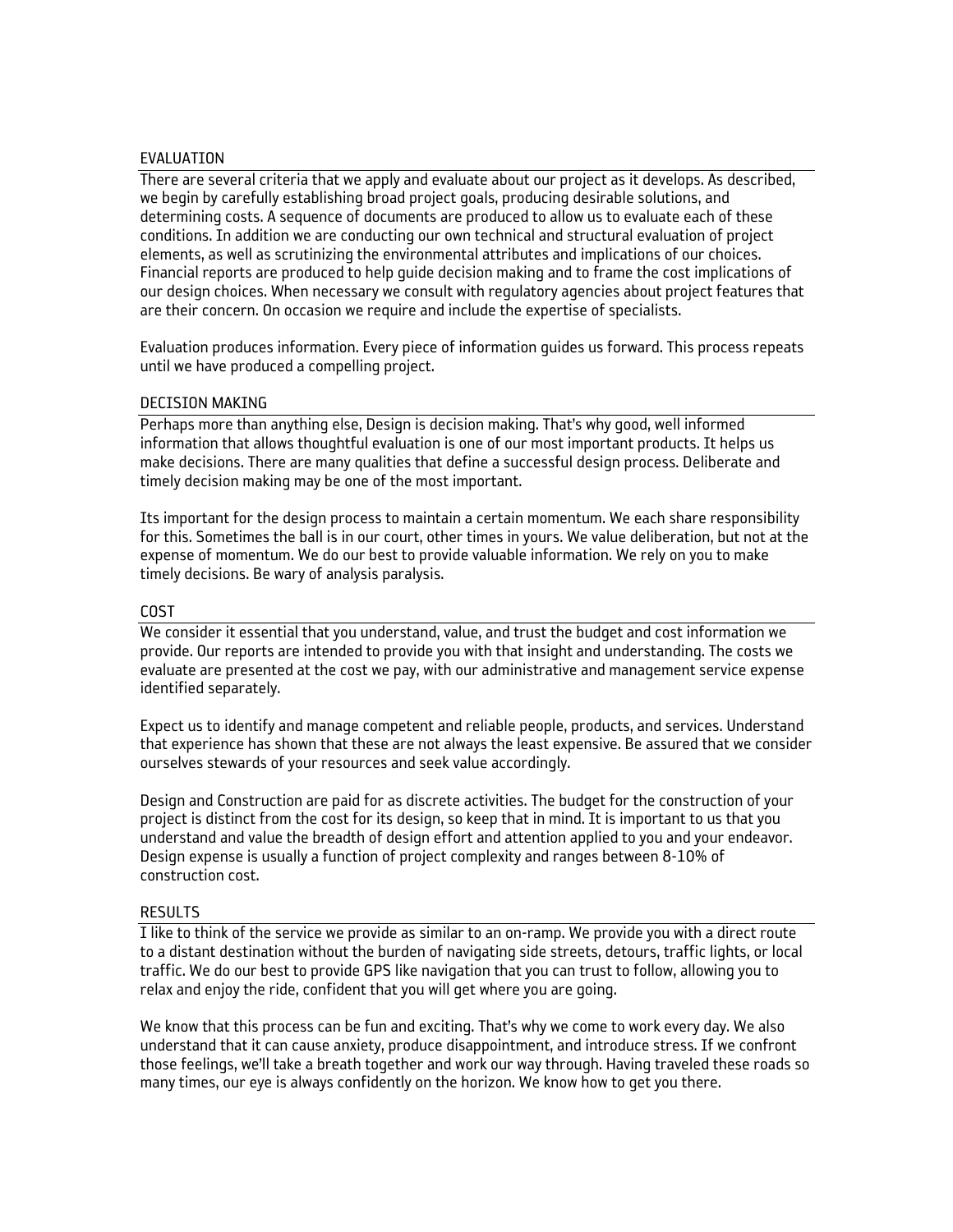# DESIGN + CONSTRUCTION = VALUE

We have been managing construction projects for decades and have developed a methodical system of management and communication designed to realize all the value of the design/build process. To put it simply, design is aligned with construction to assure value. Here's how it works.

## BUILDING THE TEAM

Projects are built by people, so first and foremost, we are talent scouts. We know what to look for in reliable trade partners and have established a methodical process to recruit, select, orient, train, communicate with, and evaluate everyone we choose to work with. We interview for competence and craft, business basics and management experience, reputation and communication skills, and the ability to perform quality work at fair and accurate costs. Our goal is to build a bench of top talent that we know we can rely on to perform both individually and as a team and provide them the resources to succeed. This is our foundation for good construction management.

# DESIGN ALIGNED

Early in the design process, as soon as we discover what the project is likely to require to be built, we begin identifying our trade resources. In short order we will be asking for their input technically, functionally, and financially. We create a written scope of the proposed work and solicit their input thru a series of written forms that assure we are both seeing the project in the same way, and if not, to invite them to offer their insight and perspective.

The "scope of work" is a common document with layers of available detail to use, share, and present as needed by our client, the design team, and our trade partners. Each audience has different needs, at different stages in the process - from reality check budget to construction contract to ordering and scheduling. This single document keeps everyone and everything carefully and dependably aligned. As we achieve greater and greater clarity about the work and materials the project will require, we communicate this to our trade partners and they update and revise whatever effects their scope of the work. This process develops their familiarity with the project early on and that relationship is sustained as construction begins. In this way we assure that construction intelligence is always informing design intention, and vice-versa.

# STAGE MANAGEMENT

Getting a project done is all about getting the right people "on stage" with the right materials at the right time. Years of experience allow us to guide this process, preparing for and managing the staging of our cast of characters and all the parts they are there to assemble. It's our job to know what they need and when they'll need it. We do this by establishing and communicating a schedule and their place in it, then maintaining constant updates as we progress. As conditions emerge that require adaptation or change, we shift gears and make necessary adjustments, all the while keeping everyone aligned and their effort coordinated. Once the curtain goes up, we're live!

### ON TRACK

The fun part of a project is dreaming up what to build, then watching it get built. Behind the scenes of this exciting ride is a whole world of details that we adeptly manage to keep everything on track. Nearly every item in the scope of work involves people who will both need and provide information, and each piece needs a home. We track costs and payments, drawings and technical specifications, quantities and dimensions, permits and inspections, and make sure that what was supposed to get done, got done. We make sure everyone is properly insured, registered, and licensed. We manage all this so that your attention can stay focused on the important decisions that shape the project and you can enjoy the ride! All the while we are filling binders and file folders with this mundane but essential information and making sure it gets to the people who need it.